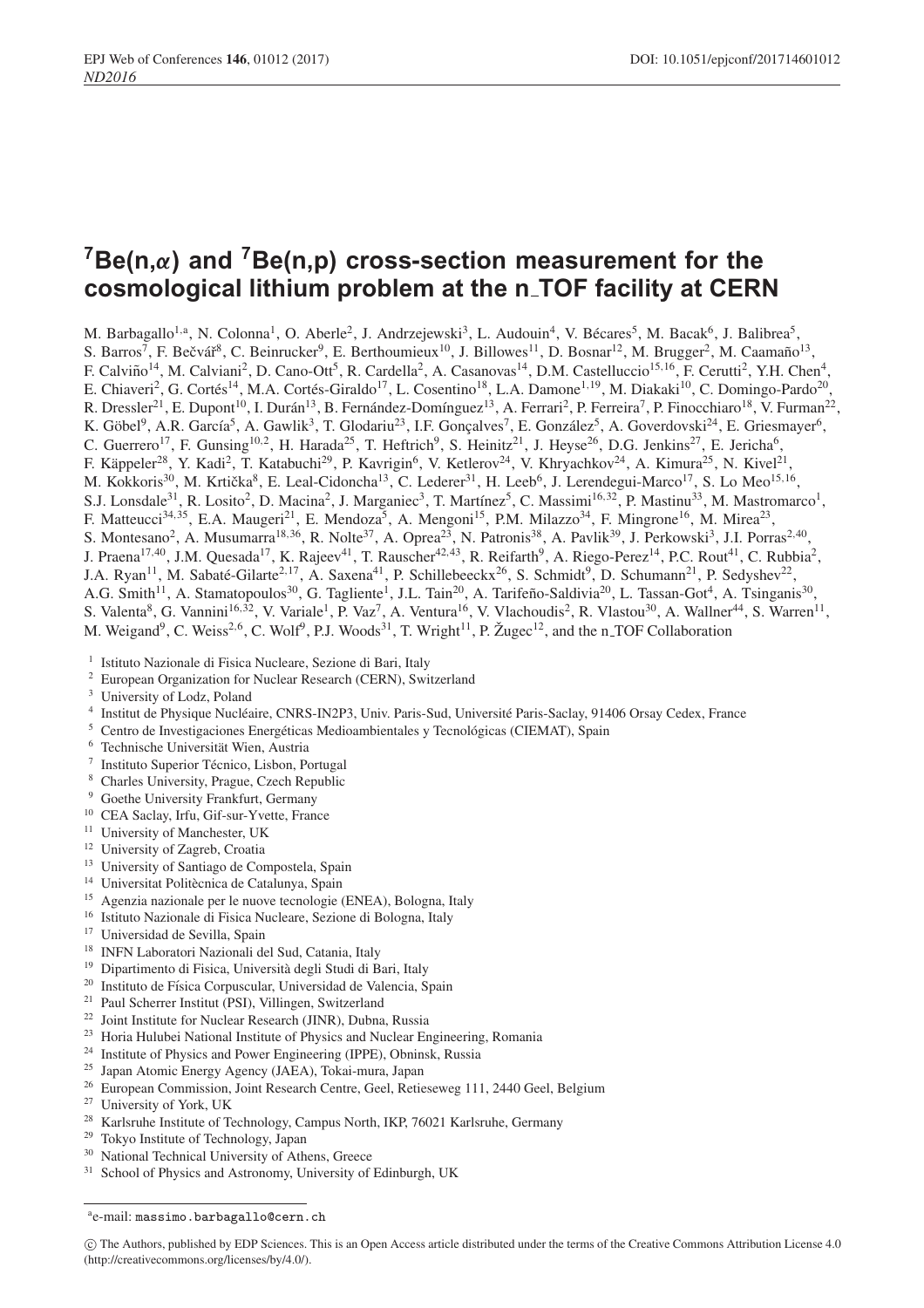- <sup>32</sup> Dipartimento di Fisica e Astronomia, Università di Bologna, Italy
- <sup>33</sup> Istituto Nazionale di Fisica Nucleare, Sezione di Legnaro, Italy
- <sup>34</sup> Istituto Nazionale di Fisica Nucleare, Sezione di Trieste, Italy
- <sup>35</sup> Dipartimento di Astronomia, Universita di Trieste, Italy `
- <sup>36</sup> Dipartimento di Fisica e Astronomia, Universita di Catania, Italy `
- <sup>37</sup> Physikalisch-Technische Bundesanstalt (PTB), Bundesallee 100, 38116 Braunschweig, Germany
- $38$  University of Ioannina, Greece
- University of Vienna, Faculty of Physics, Vienna, Austria
- <sup>40</sup> University of Granada, Spain
- <sup>41</sup> Bhabha Atomic Research Centre (BARC), India
- <sup>42</sup> Centre for Astrophysics Research, University of Hertfordshire, UK
- <sup>43</sup> Department of Physics, University of Basel, Switzerland
- Australian National University, Canberra, Australia

**Abstract.** The Cosmological Lithium Problem refers to the large discrepancy between the abundance of primordial 7Li predicted by the standard theory of Big Bang Nucleosynthesis and the value inferred from the so-called "Spite plateau" in halo stars. A possible explanation for this longstanding puzzle in Nuclear Astrophysics is related to the incorrect estimation of the destruction rate of 7Be, which is responsible for the production of 95% of primordial Lithium. While charged-particle induced reactions have mostly been ruled out, data on the  $^7Be(n,\alpha)$  and  $^7Be(n,p)$  reactions are scarce or completely missing, so that a large uncertainty still affects the abundance of 7Li predicted by the standard theory of Big Bang Nucleosynthesis. Both reactions have been measured at the n\_TOF facility at CERN, providing for the first time data in a wide neutron energy range.

### **1. Introduction**

The innovative neutron time-of-flight facility n\_TOF based on a neutron spallation source, was built at CERN with the aim of addressing the request of high accuracy nuclear data for Nuclear Astrophysics and for advanced nuclear energy systems [\[1\]](#page-3-0). In particular Nuclear Astrophysics presents many cases that require high precision neutron induced reaction data, for example to improve modelling of stellar Nucleosynthesis and Big Bang Nucleosynthesis.

One of the most important unresolved problems in Nuclear Astrophysics is the so-called "Cosmological Lithium problem" (CLiP) [\[2](#page-3-1)]. It refers to the large discrepancy (factor 2–3) between the abundance of primordial 7Li predicted by the standard theory of Big Bang Nucleosynthesis (BBN) and the value inferred from the so-called "Spite plateau" in halo stars. In the framework of Standard Model, a possible explanation for this longstanding puzzle is related to the incorrect estimation of the destruction rate of  $\binom{7}{8}$ Be. Indeed in the standard theory of BBN, 95% of primordial  ${}^{7}Li$  is produced by the decay of <sup>7</sup>Be ( $t_{1/2} = 53.2$  days), relatively late after the Big Bang, when the temperature of the Universe was low enough to allow for electrons and nuclei to combine into atoms. Therefore, the abundance of  ${}^{7}Li$  is essentially determined by the production and destruction of <sup>7</sup>Be at temperature values between  $0.2 < T<sub>9</sub> < 1.2$ , corresponding to neutron energy between about 20 keV and 120 keV.

Charged-particle induced reactions responsible for the destruction of  ${}^{7}$ Be are known with satisfactory accuracy. On the other hand data on neutron induced reactions, namely <sup>7</sup>Be(n, $\alpha$ )<sup>4</sup>He and <sup>7</sup>Be(n,p)<sup>7</sup>Li reactions, have been so far scarce or completely missing, mainly due to unsurmountable experimental difficulties arising from <sup>7</sup>Be specific activity (∼13 GBq/ $\mu$ g). Concerning  ${}^{7}Be(n,\alpha)$  reaction cross-section, only one measurement exists, performed at thermal energy in the 60's [\[3](#page-3-2)]. This cross section was then extrapolated to the energy range of interest for BBN in a compilation by Wagoner [\[4\]](#page-3-3). On the other hand  $\binom{7}{B}$ Be(n,p) reaction, that represents the leading channel among 7Be destruction processes during BBN [\[5](#page-3-4)], has been measured in the 80's and cross-section determined only up to 13.5 keV [\[6\]](#page-3-5).

Taking advantage of state-of-art techniques for the production of high-purity radioactive samples, of high performance detection systems and, especially, of the innovative features of a new beam line and measuring station (EAR2) particularly suited for challenging measurements on short-lived radioisotopes, both  $(n, \alpha)$  and  $(n, p)$  reaction cross-sections on 7Be have been recently measured at n<sub>-TOF</sub> (CERN).

The two measurements, performed with two different silicon detection systems, provide for the first time nuclear data on  ${}^{7}Be(n,\alpha)$  and  ${}^{7}Be(n,p)$  cross-section in a wide neutron energy range, allowing to clarify the role of these reactions in Nuclear Astrophysics.

### **2. The n TOF facility**

The facility is based on the 7 ns wide, 20 GeV/c pulsed proton beam from CERN Proton Synchrotron (PS) with typically  $7 \times 10^{12}$  protons per pulse, impinging on a lead spallation target. The process yields about 300 neutrons per incident proton, which are subsequently collimated and guided trough two beam lines to different experimental areas (EAR1 and EAR2, located respectively at ∼180 m and ∼20 m from the spallation target) where the samples under investigation and the detection systems are located. A layer of selected liquid (i.e demineralized water or borated water) around the spallation target moderates the initially fast neutrons down to a white energy spectrum, which spans from meV to GeV neutron energy [\[7](#page-3-6)]. In order to avoid the overlap of consecutive neutron bunches, the time distance between two consecutive proton pulses is a multiple of 1.2 s, related to PS working cycle.

Both  ${}^{7}Be(n,\alpha)$  and  ${}^{7}Be(n,p)$  reaction cross-sections have been measured at the newly built second experimental area, n\_TOF-EAR2, that is characterized by an extremely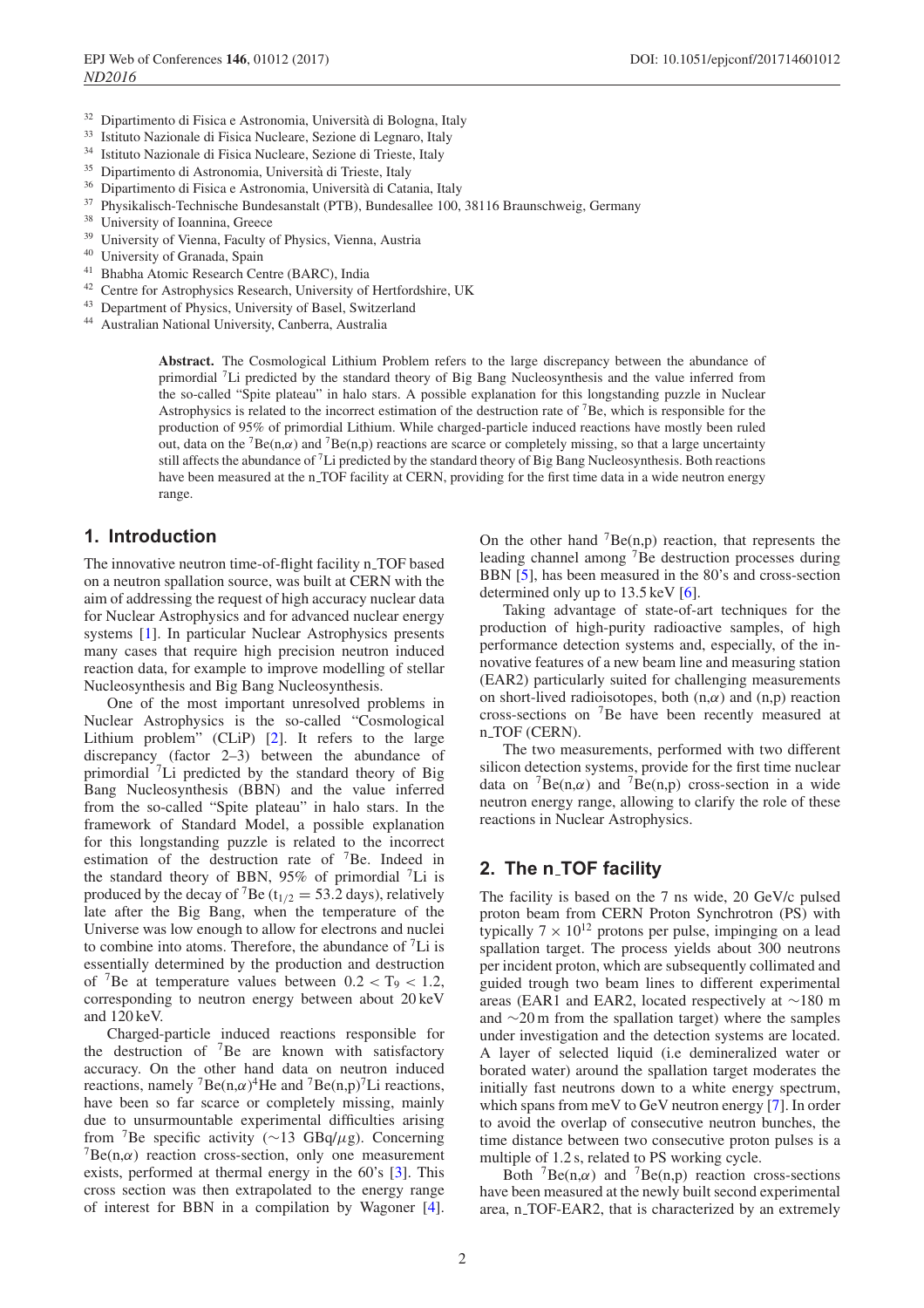<span id="page-2-0"></span>

**Figure 1.** n\_TOF neutron flux at EAR1 with normal (blue) and borated (red) water as moderator compared with the neutron flux at EAR2 (black) [\[8\]](#page-3-7).

high intensity neutron flux ( $\sim 10^7$  neutrons/pulse), about 30 times more intense than EAR1 [\[8](#page-3-7)], as shown in Fig. [1.](#page-2-0) The availability of a pulsed and high luminosity neutron beam makes EAR2 ideal for measurements on isotopes available in very small amounts, with short half-lives, or both, as indeed is the case for  ${}^{7}$ Be.

## **3. Measurement and results of the 7Be(n,***α***) reaction cross-section**

 $7Be(n,\alpha)^4$ He reaction is characterized by a Q-value of 18.99 MeV. At the neutron energies under investigation, the two alpha-particles are emitted back-to-back with a maximum energy of 9.5 MeV each, depending on the <sup>8</sup>Be state populated in the reaction that proceeds indeed trough energy levels populated by  $\gamma$ -ray transitions. In the present measurement few of them were experimentally accessible, the partial cross-sections for the corresponding  ${}^{7}Be(n,\gamma\alpha)$ <sup>4</sup>He reactions were therefore measured and later on the total cross-section was determined as described in details in Ref. [\[9](#page-3-8)].

The detection system used in the measurement consisted of two detector sandwiches, each sandwich composed by two single pad silicon detectors  $140 \mu m$ thick and  $3 \times 3$  cm<sup>2</sup> wide. Each sandwich hosted a 1.4  $\mu$ g 7Be sample, corresponding to about 20 GBq activity. Both samples were prepared at Paul Scherrer Institute (PSI) [\[10](#page-3-9)], although two different techniques were used to produce them. The first sample was electroplated on a  $5 \mu m$  thick Al foil and the second one was prepared by droplet deposition on a  $0.6 \mu m$  thick polyethylene foil. More details about the experimental setup and samples can be found in Ref. [\[11](#page-3-10),[12\]](#page-3-11). The stack of detectors and 7Be samples was placed in air inside a scattering chamber shielded by 1 cm lead in order to reduce the external dose due to the 478 keV  $\gamma$ -rays arising from the <sup>7</sup>Be decay and, consequently, to facilitate transportation and operations in proximity of the setup. The whole assembly was placed in the neutron beam. Prior to the  ${}^{7}Be(n,\alpha)$  measurement, the performances of the detection system, particularly its radiation hardness and its capability of detecting high energy charged particles and rejecting background even if exposed to an extremely harsh environment, were fully tested, proving the feasibility of the measurement [\[13\]](#page-3-12).

Such a system allowed to detect in coincidence the alpha particles emitted, providing a peculiar signature of the occurrence of  $\pi$ Be(n, $\gamma \alpha$ ) reactions and a strong

<span id="page-2-1"></span>

**Figure 2.** Scatter plot for signal amplitudes in all possible pairs of detectors of the stack. Top left and bottom right plot refer to pairs hosting the 7Be sample, they clearly shows the expected back-toback coincidences not present in uncorrelated pairs of silicons.

rejection of any other source of background. Furthermore, the use of two different sandwich detectors provided redundancy and allowed on the one hand to compare the rate of true events, and on the other hand to estimate the background related to random coincidences evaluated by analyzing uncorrelated pairs of detectors. The real and random coincidences can be clearly distinguished in Fig. [2,](#page-2-1) which shows the amplitude correlation for all silicon pairs: top-left and bottom-right panels are related to pairs of silicon hosting the <sup>7</sup>Be samples while all the others refer to uncorrelated pairs of detectors.

Applying proper thresholds allowed to select coincidence events as a function of neutron energy and finally to determine the cross-section of the  $^7$ Be(n, $\alpha$ ) reaction in the energy range 10 meV–10 keV [\[9](#page-3-8)]. The result of this measurement at thermal energy was found to be consistent with the only previous existing measurement. In the energy range of interest for BBN the present data indicate that Wagoner's compilation overestimates by a factor of 10 the reaction rate. The results of the present measurement leave unresolved the Cosmological Lithium Problem, whose solution should then be searched in other physical scenarios.

### **4. Measurement of the 7Be(n,p) reaction cross-section**

In order to complete the n<sub>-TOF</sub> program on the CLiP, the  ${}^{7}Be(n,p){}^{7}Li$  cross-section was also measured. The measurement was performed by detecting the emerging protons, emitted either with energy equal to 1.44 MeV (b.r.∼99%) or with 1.02 MeV (b.r.∼1%), depending on the state of 8Li populated in the process. In this case the detection system consisted in a telescope made of  $20 \mu m$ and 300  $\mu$ m silicon strips detector,  $5 \times 5$  cm<sup>2</sup> active area. The system was previously characterized at n\_TOF-EAR2 using the well-known  ${}^{6}Li(n,t){}^{4}He$  reaction, and the results of this measurement showed that low energy charged particles could be easily discriminated from background in the telescope.

Contrarily to outcoming  $\alpha$ -particles emitted in  $7Be(n,\alpha)^4$ He reaction, low energy protons emitted here do not represent a strong signature of the occurrence of the  ${}^{7}Be(n,p){}^{7}Li$  reaction, so in order to avoid a priori some background, an extremely high purity sample had to be used. It has been realized starting from 200 GBq of